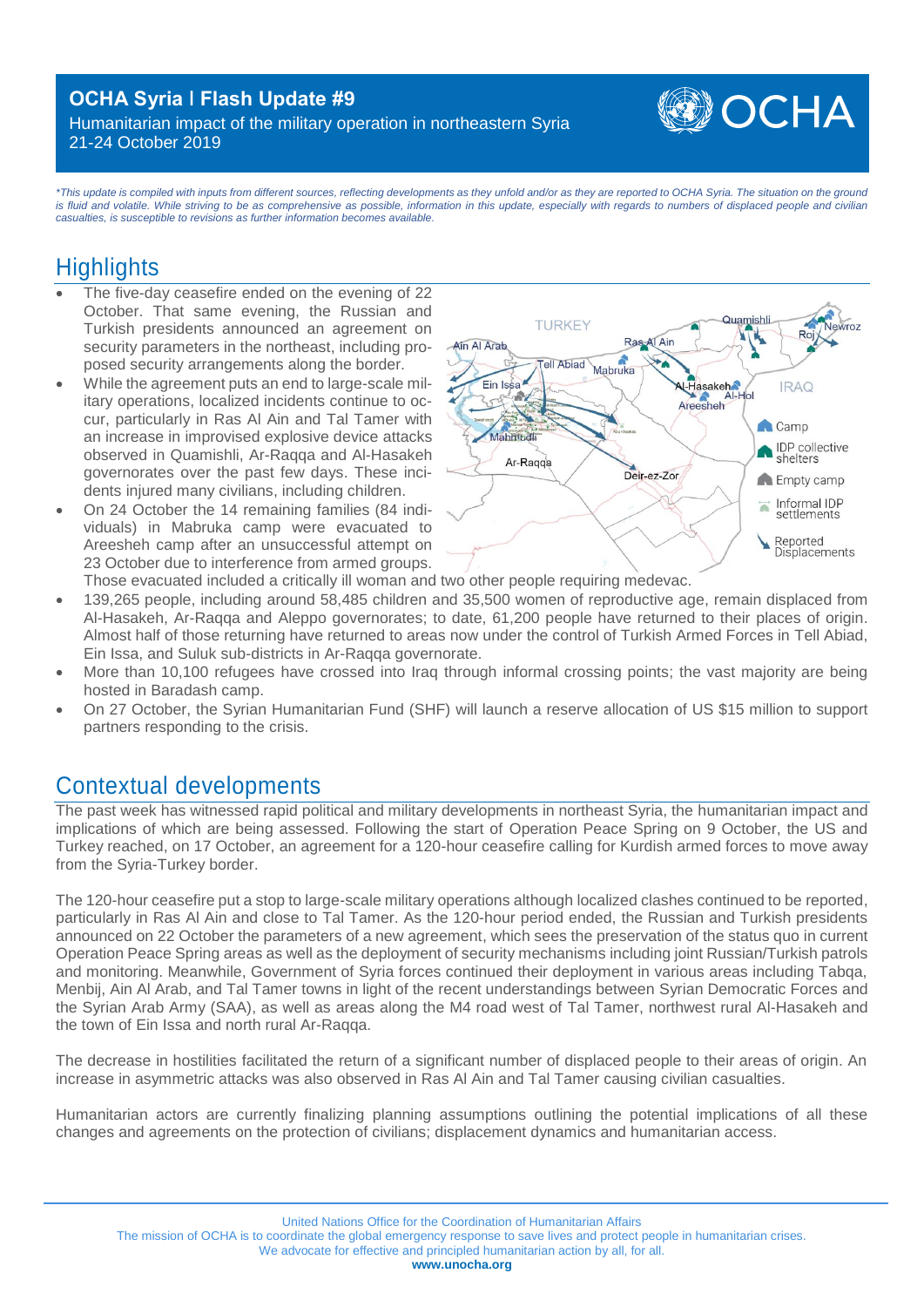## Humanitarian impact

Despite challenges, humanitarian partners continue to assist people in need where access is possible. The priority remains supporting those newly displaced in collective shelters and in host communities and maintaining support to displaced people in camps and informal settlements/sites. Partners are scaling up assistance in response, with the Food Security Sector planning to providing blanket food rations for up to 580,000 people in Al-Hasakeh and Ar-Raqqa governorates in October. Essential services such as health and water are being provided. Winterization efforts have begun with distributions completed at Mahmudli and Al Roj camps.

#### **Population movements**

As of 23 October, a total of 200,465 population movements were recorded: 139,265 people remain displaced from Al-Hasakeh (86,921), Ar-Raqqa (35,463) and Aleppo governorates (16,881), while 61,200 people returned to their areas of origin in Al-Hasakeh (32,200) and Ar-Raqqa (29,000) governorates.

Of those displaced, 124,445 are residing in host communities in Al-Hasakeh, Ar-Raqqa and Deir-ez-Zor governorates; the remaining 14,280 (2,630 families) are being accommodated in 69 active collective shelters in Al-Hasakeh (68) and Ar-Raqqa (1) governorates. Seventeen collective shelters previously hosting displaced populations (15 in Al-Hasakeh and 2 in Quamishli districts) are now empty. Almost all active collective shelters are schools, depriving thousands of children of learning opportunities.

Given the scale of displacement into Al-Hasakeh governorate over the past two weeks, local authorities reported on 22 October that the city has no further capacity to absorb additional displaced people and requested support to establish a new camp in Tweina, 15 km to the east of Hasakeh. Partners advocated for alternative hosting arrangements given protection concerns related to the establishment of a new site. On 24 October, it was confirmed that Newroz camp, close to the Iraq border, had been reopened to accommodate IDPs reportedly being hosted in Hasakeh and Malikeyyeh sub-district. At the time of writing, no reports have been received of any displaced people moving, and protection partners continue to advocate for any movement to be informed and voluntary in line with humanitarian principles. In Ar-Raqqa governorate, Raqqa and Tabqa city councils indicated that 5,000 individuals living in informal settlements in Ar-Raqqa would be brought to Mahmudli camp to receive assistance. Partners are exploring how to assist this group in their current location.

#### **Mabruka**

On 24 October, the 14 remaining families (83 individuals) in Mabruka camp, Al-Hasakeh governorate were relocated to Areesheh camp by SARC and protection partners. A critically ill woman was transferred by ambulance to a health facility in Al-Hasakeh together with two other patients requiring urgent health assistance. All households relocated with their personal belongings, including tents. Upon their departure from Mabruka, heavy clashes were reported to the northwest on the M4 highway. A de-escalation team was called to support the team to pass the area and the group arrived in Areesheh camp.

#### **Al Hol**

In Al Hol camp, an interim solution has been identified to support third country nationals in the annex with food assistance until construction of the annex is completed. The distribution mechanism should see 100 to 300 households in the Annex receiving food assistance each day until the end of the month. The last monthly food distribution to residents of the annex took place in the first week of September.

#### **Alouk Water Station**

On 22 October, SARC conducted a mission to Alouk to rotate the maintenance team deployed to monitor the station. Access for the repair team was facilitated with parties to the conflict to ensure their safety. The rotated team remained at the station until 24 October. Further rotation may be needed to maintain functionality of the water system.

#### **Stocks and supply lines**

Parts of the strategic M4 highway remain closed. As a result, aid transportation is being done through alternate routes, however these do not allow for the same volume of supplies to be transported given the condition of the roads. The M4 highway therefore remains a key strategic route for the transportation of humanitarian commodities. Prior to recent events, an estimated average of 235 trucks each month used this highway to resupply Northeast Syria. Urgent arrangements for safe passage along the M4 are needed.

Stocks of food and medicine are in place to meet many of the immediate needs, along with the necessary pipelines to move aid and referral pathways to move people who need care facilitation.

The mission of OCHA is to coordinate the global emergency response to save lives and protect people in humanitarian crises.

We advocate for effective and principled humanitarian action by all, for all.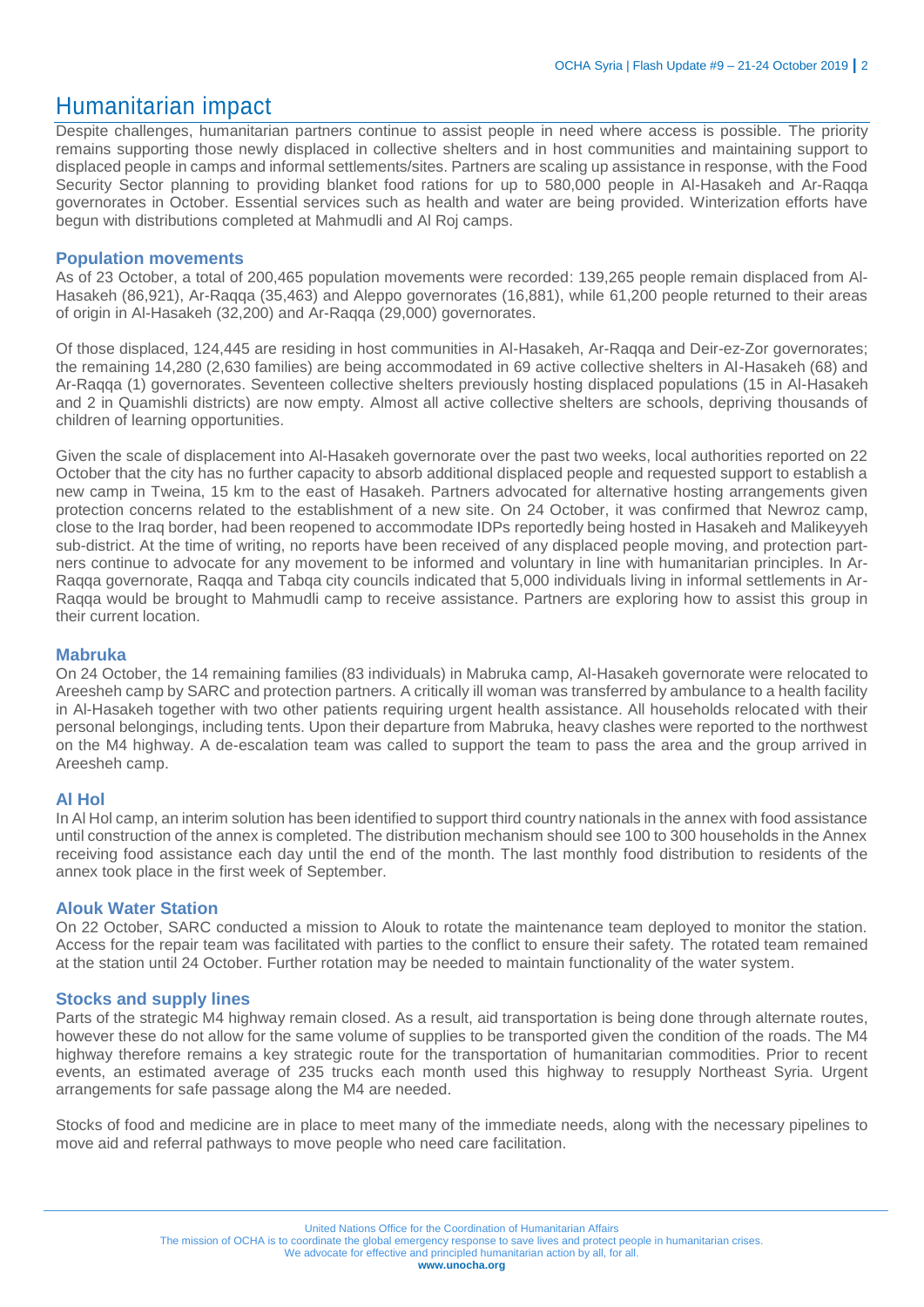### Sector Response

*\*With information available at the time of reporting, i.e. inputs not fully capturing all planned and ongoing response, nor all needs and gaps, on the ground.*



#### **Needs and gaps**

- Increased displacement was reported from Darbasiyah and surrounding villages, as well as Ras Al Ain toward Hasakeh as a result of ongoing clashes. Due to the security situation on the ground, protection partners have been unable to assess and respond in Ras Al Ain, Ein Issa and Tell Abiad. Consequently, partners formerly present in these locations have diverted programs and resources to respond to the protection needs of newly displaced populations in Tal Tamer, Al-Hasakeh, Areesheh camp, Mahmudli camp and Raqqa areas.
- In the collective shelters, there is a concern regarding the spread of diseases due to overcrowding and limited WASH facilities; there are continued GBV risks due to the lack of electricity in some shelters and common WASH facilities for both males and females, making women and girls more vulnerable to sexual violence and other varied forms of GBV.
- In Raqqa, advocacy for unimpeded access for humanitarian actors and solutions is ongoing for the 27 unaccompanied children in an interim center managed by local authorities.
- Overcrowding in Areesheh remains a serious protection concern and continues to exacerbate protection, health and sanitation risks while posing challenges for all actors to implement activities and provide services. At the same time local authorities have indicated that they will not be able to support possible expansion. Former residents of Ein Issa continued to arrive during the reporting period including 5 new families.
- It remains imperative that civilians are protected from direct attacks and the effects of hostilities, allowed to move in safety and voluntarily to safe places, with special protection afforded to children, including those formerly and or allegedly to be associated with armed forces or armed groups (CAFAAG).

#### **Response**

- Protection partners are providing a four-pronged response across **community centers**, **collective shelters**, **in host communities** and in **camps**, as per the following:
	- Support to static and mobile **community centres** in Malkieh, Tal Hamis and Quamishli, including awareness raising and psychosocial support; child protection; GBV support and case management, informal education, assistance for persons with specific needs, legal assistance; specialized services for children and women/girls. Protection partners are responding at community centers.
	- o 660 families in 15 **collective shelters** in Hasakeh, 18 families in 2 shelters in Tel Hamis, and 139 families in 5 shelters in Mabada, 17 families in 1 shelter in Raqqa have been reached with different protection, child protection and SGBV activities. In Mabada, protection partners are conducting recreational activities for children in the Almohditha collective shelter; psychosocial support (PSS) and SGBV awareness sessions and case management are also taking place in Altahrir collective shelter; and two community led initiatives in Shahid Ayoub and Al Mohditha collective shelters where community kitchens were provided. A protection partner is carrying out PSS group counselling in the Mathloutha collective shelter in Tel Hamis. Child protection activities are ongoing in Mabada, Hasakeh including structured and sustained PSS so far reaching 2,930 children and 655 adults in 17 shelters in addition to 240 children and 242 caregivers in one center in Rural Ar-Raqqa.
	- o Legal awareness and legal counselling interventions in Hasakeh collective shelters has commenced. So far, 177 individuals in the Rafeida Al Eslamea shelter have received legal counselling and 6 undocumented children received their birth certificates.
	- GBV partners continue providing GBV services integrated with reproductive health services through mobile teams and a reproductive health clinic so far reaching beneficiaries in 25 shelters in Hasakeh city and Mabada in addition to Tal Tamer and its rural areas. Through Women and Girls' Safe Spaces (WGSS), GBV monitoring teams have intensified efforts in the distribution of dignity/hygiene kits for the most vulnerable population and affected women and girls. So far GBV partners have distributed 4,888 GBV protection kits and 5,074 sanitary napkins to beneficiaries as of the reporting date. 42,670 protection kits and 169,000 sanitary napkins are being delivered to Al-Hasakeh city to target IDPs in local communities and to Quamishli to reach IDPs in shelters and in local communities in the eastern and southern countryside of Quamishli.
	- o Comprehensive protection needs assessments in collective shelters across Al-Hasakeh are also ongoing: so far 23 have been assessed. Protection partners are providing on-spot guidance and support, including identification of unaccompanied and separated children (UASC) and referrals
	- Protection, CP and GBV activities are ongoing in all camps. Protection partners continue to advocate for the return of confiscated personal identification documentation and freedom of movement out of camps to

We advocate for effective and principled humanitarian action by all, for all.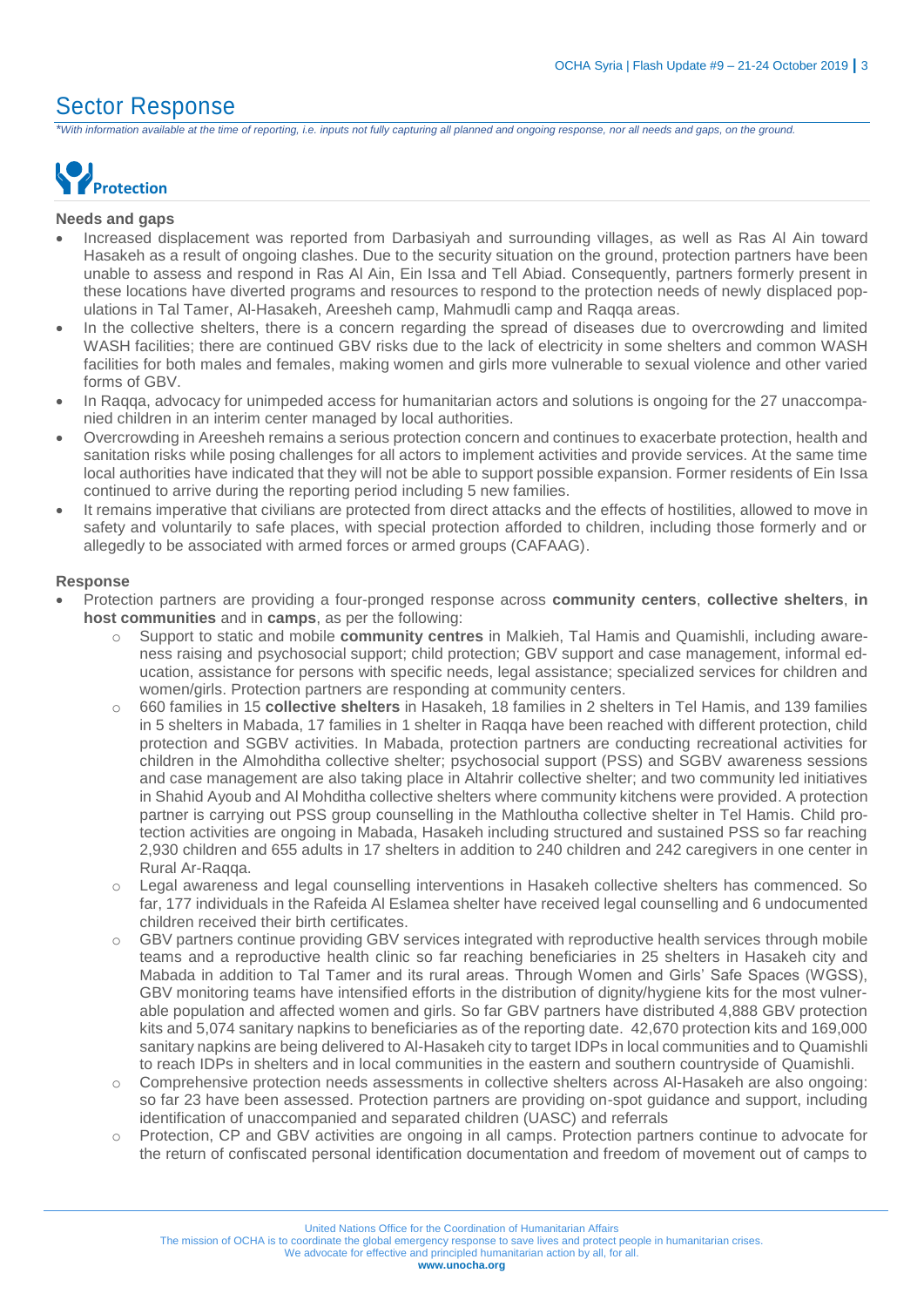locations of choice. In Mahmudli, through sustained protection advocacy, 27 of the 63 families wishing to leave have had their documents returned and been allowed to leave.

- o In Areesheh, the sorting and organizing of individual documentation of the Mabruka archive is ongoing and to be completed by 27 October. Departures from the camp were approved and commenced assisted by advocacy from protection partners on the ground. Tension between Mabruka and Areesheh population persists, however the commencement of winterisation distribution to the original Areesheh population may ease the tension.
- o In Mahmudli, through advocacy by protection partners, 27 of the 63 families wishing to leave had their documents returned and were allowed to leave the camp. The remaining families are awaiting final security clearance. The school in the camp reopened.
- o In **host communities**, protection partners are carrying out regular consultations with affected people through mobile teams (protection, CP and GBV) and outreach volunteers (ORVs) to understand the protection needs and to conduct rapid needs assessments, identification of persons with specific needs, awareness, case management and referrals.
- o In Ar-Raqqa city and rural Ar-Raqqa, 2,279 children and 883 adults have been reached by CP partners including PSS and awareness raising sessions. Assessments, referrals and individual follow up is ongoing by protection partners. Specialized GBV personnel have been deployed to Al-Hasakeh city and Tal Tamer to provide services per needs on the ground through mobile teams.
- In Quamishli and rural AI Hasakeh 2,144 child IDPs and 1,801 local children and 1,064 adults and 280 families have been reached through PSS activities.
- $\circ$  In Deir-ez-Zor, CP partners are supporting 4 child friendly spaces and have 4 mobile teams supporting 1,304 children.
- GBV partners are currently providing GBV services through a mobile team in the Al-Ameria area. GBV partners have reached 4,836 beneficiaries through 5 WGSS, 23 RH/GBV integrated mobile teams in Quamishli, Tal Tamer, Hasakeh city, Derbasyeh, Mabada, Areesheh, Ameria, Tabqa, Jurniah, Raqqa city and Deir-ez-Zor city.
- Protection monitoring is ongoing.



#### **Needs and gaps**

- A number of farmers displaced from Tell Abiad and Ras Al Ain disrupting the planting season and possibly impacting production. Farmers in Al-Hasakeh governorate have been particularly affected with the suspension of agriculture and livestock programming by 10 NES INGO partners, impacting the livelihoods of an estimated 8,500 people across Al-Hasakeh and Ar-Raqqa governorates.
- Most agricultural traders have communicated to Food Security sector partners that due to the current situation they will not be able to provide all the inputs required for the planting season. Moreover, a high number of beneficiaries that partners were targeting are within the 30km 'safe zone'. Farmers in Ar-Raqqa and Deir-ez-Zor will also likely be affected by an increase in production costs with an expected increase in fuel prices in addition to challenges in access to water.
- Since the start of the crisis on 9 October, there has been an approximately 20 per cent increase in food prices in Al-Hasakeh governorate with traders indicating that prices have increased as many supply routes have been affected, constricting supply to markets. Weekly market price assessments have been put in place to monitor markets. Lack of availability of fresh food has been reported in some markets. The main route partners are using for transporting stocks is currently is the Al Abiad route (Karama – Raqqa – Hasakeh) instead of the M4 main highway.
- While one UN partner has a wide geographical footprint across Al-Hasakeh and Ar-Raqqa governorates, figures are reflective of humanitarian assistance provided since 11 October. Regular distributions are ongoing, though the caseload of regular response has increased. As is standard in times of sudden onset emergencies, the response to the recent emergency has been through blanket assistance. Figures provided are also therefore inclusive of host community members also impacted by large scale IDP movement. The overall response so far is estimated at 22 per cent in Hasakeh and 43 per cent in Ar-Raqqa, based upon the FSS MYR PIN + IDP caseload in each of the governorates; the total emergency/ IDP response is at 64% in Hasakeh and 63% in Ar-Raqqa – using only emergency distributions against the against the IDP population. Efforts are ongoing to ensure that all affected communities are reached and receive assistance as per need despite the absence of beneficiary lists. In the meantime, access to Menbij and Ain Al Arab in Aleppo governorate remains limited and challenging, with numbers of IDPs in Menbij estimated at 6,725, though still unconfirmed in Ain Al Arab. Both UN and INGO partners continue efforts to reach/ re-start regular programming in these locations, with at least half of INGO partners originally working in these areas already resuming work in both locations.

The mission of OCHA is to coordinate the global emergency response to save lives and protect people in humanitarian crises.

We advocate for effective and principled humanitarian action by all, for all.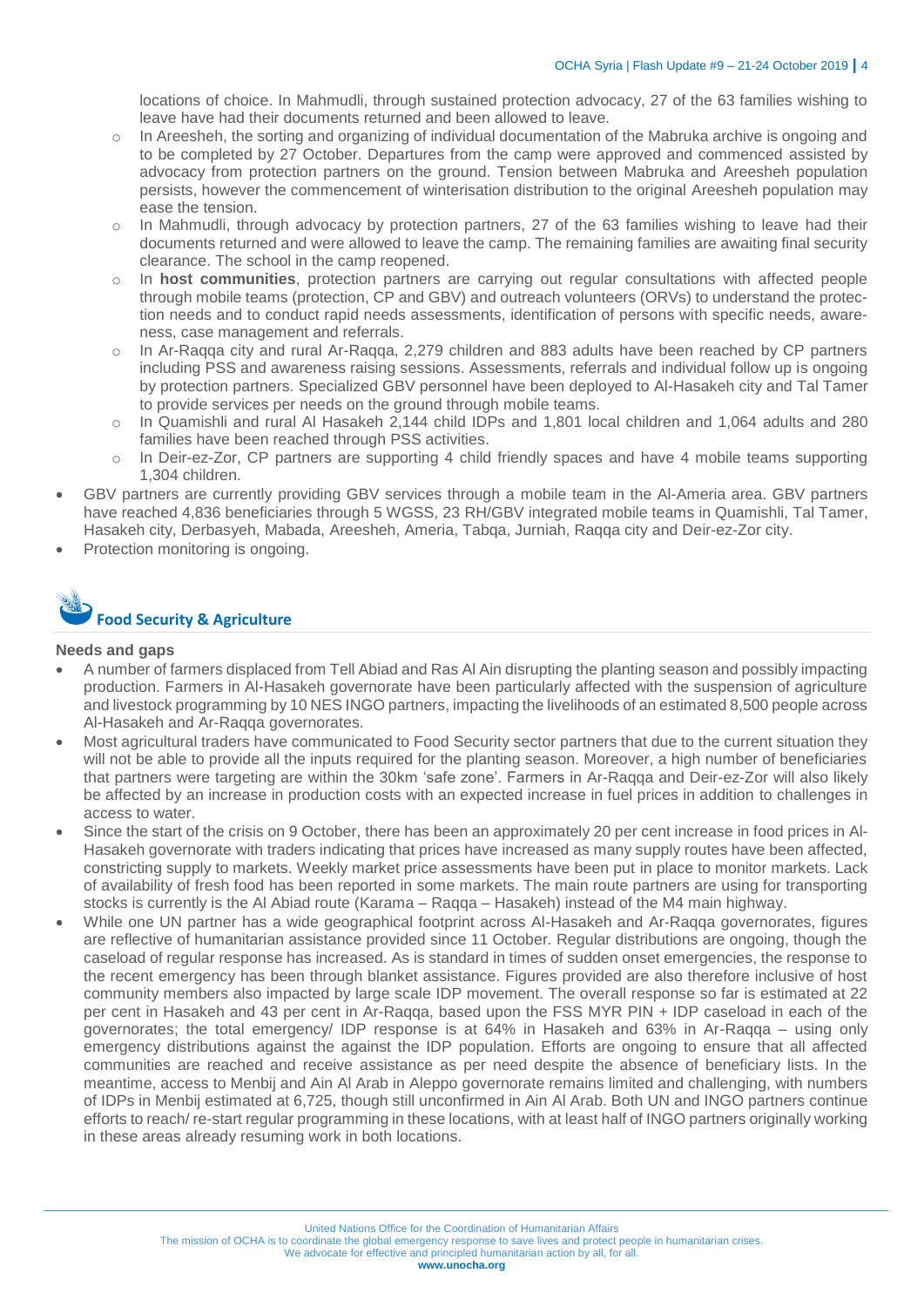#### **Response**

- As of 22 October, a total of 282,120 people (50,059 households) including host community populations have been reached with some form of food assistance:<sup>1</sup>
	- o One UN partner has reached a total of 89,320 people (17,864 households) with Ready to Eat (RTE) rations and date bars, 12,760 people (2,552 households) with RTEs, in addition to 154,430 people (30,886 HH) people with General Food Rations (GFR) in areas with of high displacement. A total of 2150 kg of bread has been distributed to IDPs in 34 collective centers to date.
- 24,689 people have received RTEs from four food security partners (INGO and one UN partner) in Al-Malikeyyeh, Qahtaniyyeh, Al-Hasakeh, Ar-Raqqa, Quamishli, Mabada, Tal Hamis and Al-Malikeyyeh and Areesheh camp as well as collective centres and Host community.
- 1 INGO continues to provide bread in in 34 collective centres in Hasakeh and Mabada reaching 6,281 people (1,200 households) daily.
- 1 INGO has carried out a rapid assessment in Raqqa city.
- Coordination between NES FSS and Iraq FSC is ongoing. It is reported that the Sahela dn Walidiya border crossing is being used by people who are crossing into Iraqi Kurdistan. Those crossing the border are receiving hot meals from a national NGO, Barzani Charity Foundation (BCF) before being moved to Bardarash Camp by IOM, where people are registered and provided with UNHCR documentation receive RTEs from WFP. As of October 21, some 36,659 hot meals have been provided.

#### **Capacity**

- A total of 70,000 general food rations in stock for immediate response will be used to support displaced families living in collective centers or urban locations.
- 30,000 general food rations are in the pipeline to respond to displaced families living in collective centers or urban locations.
- 47,000 RTEs are in the pipeline to respond to displaced families living in collective centers or urban locations.



#### **Needs and gaps**

- Limited number of qualified human resources for health, particularly specialized staff for trauma surgery (surgeons, nurses and anesthetists). Tal Tamer hospital is reportedly overwhelmed with patients being referred to Hasakeh and Quamishli hospitals whose capacity is also inadequate. Needs for Menbij Hospital are not currently clear.
- Limited delivery of health services due to low capacity of health facilities as most are only partially functioning. The inability of NES INGOs to implement programmes as per plan will also likely lead to further gaps in healthcare delivery.
- Establishment of more Trauma Stabilization Points and referral pathways given that ambulances are being diverted to the frontlines and increasing numbers of primary health care centers and hospital closures. Support in availing additional ambulances, is an emergency response priority.
- Increasing access to essential health care services for IDPs, particularly those in collective centers and over-burdened host communities, is a top priority, including disease surveillance (EWARS).
- Health care services in Al Hol have reduced with only 12 static health facilities (from 18) and 5 mobile teams (from 9) currently providing primary health care services with minimal health staff on ground. Surgical interventions have been suspended in two field hospitals (one run by a Damascus-based partner and the other cross-border) due to lack of staff. Only one field hospital currently provides surgical care.
- Funding: the health sector in Syria has a financial gap of almost US \$5.5 million.

#### **Response**

- Almost 200,000 have been affected by the crisis and are in need of medical/surgical interventions at the rate of average 1-2 consultation per person per year.
- Since 10 October, health sector partners in Syria have reached more than 45,000 people with some form of health assistance:
	- o A total of 6,980 patients have been reached by mobile clinics in Hasakeh and Tal Tamer collective shelters; family dignity kits have also been distributed to 560 households in collective shelters in Ma'bada, Al-Jawadia and Quamishli neighborhoods. Seven mobile medical units run by Damascus-based partners are providing health services in collective shelters in Al-Hasakeh in addition to one run by NES INGOs.

The mission of OCHA is to coordinate the global emergency response to save lives and protect people in humanitarian crises.

We advocate for effective and principled humanitarian action by all, for all.

 $\overline{a}$ 1 This includes Ready to Eat (RTE) Rations, Date bars, General Food Baskets (GFR).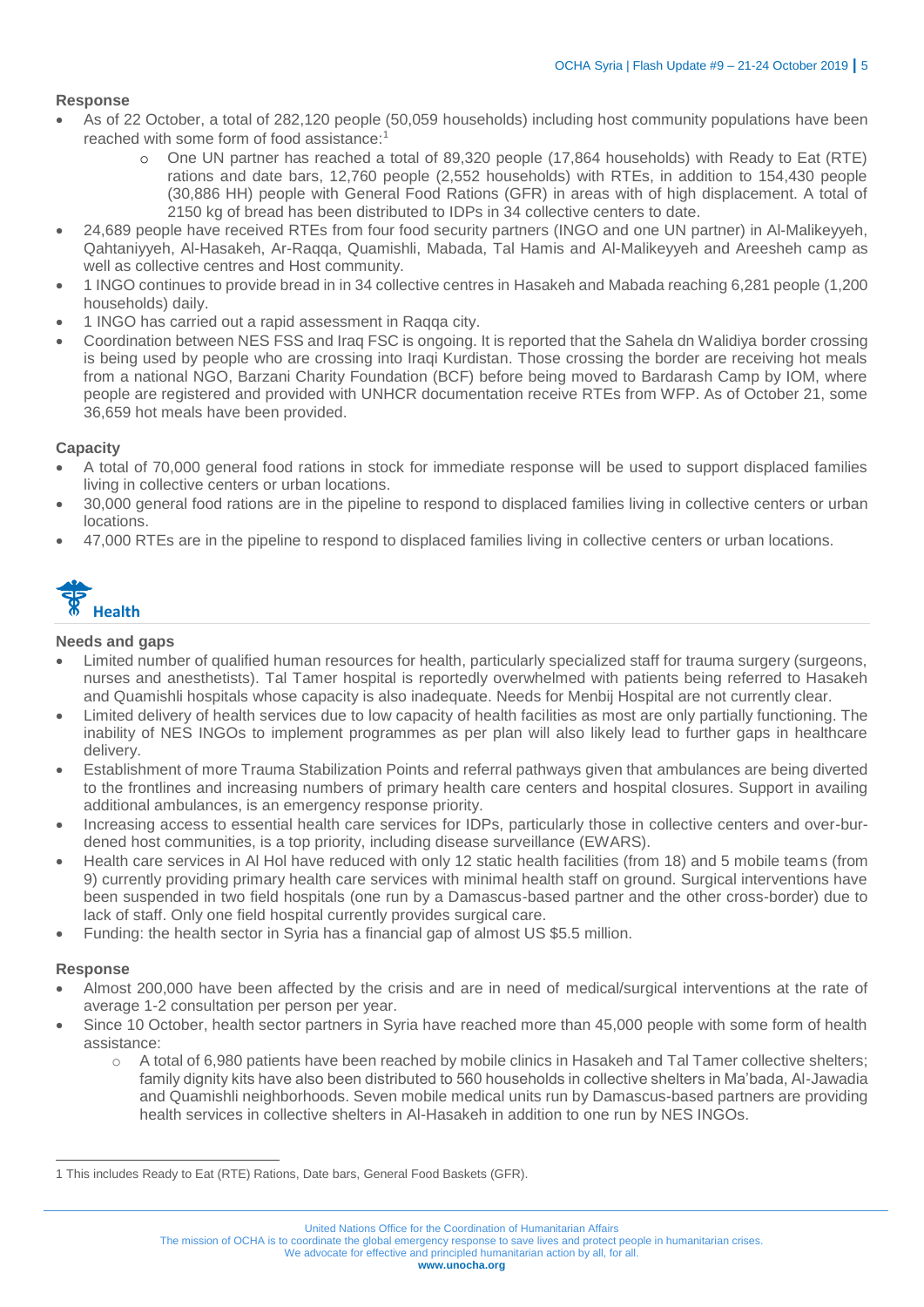- o More than 3,556 patients received medical consultations and related treatments in Abu Khashab camp in addition to 192 MHPSS services.
- o More than 6,287 patients in Ar-Raqqa benefited from medical consultations, including in rural areas such as Maddan, Al-Kasrat and Al-Karama.
- o An estimated 4,375 primary health care services were provided through the ongoing health facilities in Hasakeh city and rural areas.
- Mobile teams in two IDP camps in Menbij delivered more than 693 health services and 52 MHPSS services in reporting period.
- In the camps, the following support has been provided:
	- o Al Hol: more than 11,721 medical services were provided including medical consultations, medications, trauma care and secondary health care in addition to more than 300 MHPSS services.
	- o Mahmudli: more than 650 IDPs benefited from health services including reproductive health services; one UN partner also distributed family dignity kits to new arrivals Ein Issa camp.
	- o Areesheh: more than 1,650 IDPs accessed and obtained the health services including pediatric, gynecological and internal health care.
	- o Al Roj: no access for the health actors from inside Syria currently.
- The assessment of Al-Hasakeh, Al Tabqa, Menbij, Tal Tamer, Ar-Raqqa and Quamishli hospitals, in addition to six health centers in Hasakeh city: Al-Salehiah, Tal Hajjar, Al-Naserah, Twaineh, Sfaia, and Al-Khamail has been finalized. Assessments of 48 collective shelters in Al-Hasakeh governorate have also commenced – the results are expected to be ready within a week.

#### **Capacity**

- One UN partner dispatched 34,243 tons of medical supplies and equipment to Tal Tamer, Hasakeh and Quamishli hospitals as well as the Department of Health of Hasakeh, SARC and 4 national NGOs. Shipments are also in the process of being dispatched to Al-Tabqa and Raqqa national hospitals.
- 10,782 family dignity kits, 55,000 sanitary napkins, 1,000 adolescent kits and 2,100 male dignity kits have arrived in Quamishli from one UN partner; another has dispatched 176 paediatric kits to Quamishli from Damascus.
- Security remains a concern for shipment routes within NES
- Emergency medicines and medical supplies, medical equipment (medical supplies that has crossed the border has not yet reached final destinations for use). Dispatch of newly received medicines and medical supplies is hindered by access/security and lack of official approvals.
- Plans to scale up the EWARS reporting approach across NES and to increase the number of reporting points.

#### **Water, Sanitation and Hygiene (WASH)**

#### **Needs and gaps**

- While Alouk water supply station is back in operation and supplying water to Hasakeh city, 15 production boreholes have yet to be reconnected to the electricity grid (due to inaccessibility), meaning that it is currently only operating at about half of its pre-crisis production capacity.
- Insecurity and access, particularly in the area around the location of Alouk boreholes, are two of the main challenges to delivering a comprehensive response.
- Inadequate financial resources to meet identified gaps.

#### **Response**

- Since 10 October, it is estimated that approximately 457,000 individuals (in Hasakeh city and neighbouring towns, IDP camps, villages and collective shelters) have been reached with WASH assistance. Thus far, three UN agencies and five I/NGOs have delivered WASH services as follows:
	- The key water supply source for Hasakeh city was restored on 19 and 20 October with all residents receiving water by 23 October as per the Water Directorate schedule. In the meantime, one sector partner supported emergency water trucking and installation of 150 units of polyethylene water tanks with capacity of 2m3 and 5 units in four neighbourhoods of Al-Hasakeh (Ghweran, Al Nashweh, Al Liliah and Al Zohore) supporting 77,510 individuals. With the restoration of Alouk water station, the sector partner has re-direct services to locations with emergency needs for water (camps or shelters).
	- o Al Hol: Through emergency water trucking, two Damascus-based partners deliver, on average, approximately 750m3 of drinking water per day to the resident population. In addition, sector partners are also undertaking latrines cleaning, garbage collection, as well as operating two Reverse Osmosis water units in Al Hol camp. Discussions ongoing with NES partner to reactivate the desludging activities that were earlier suspended.

The mission of OCHA is to coordinate the global emergency response to save lives and protect people in humanitarian crises.

We advocate for effective and principled humanitarian action by all, for all.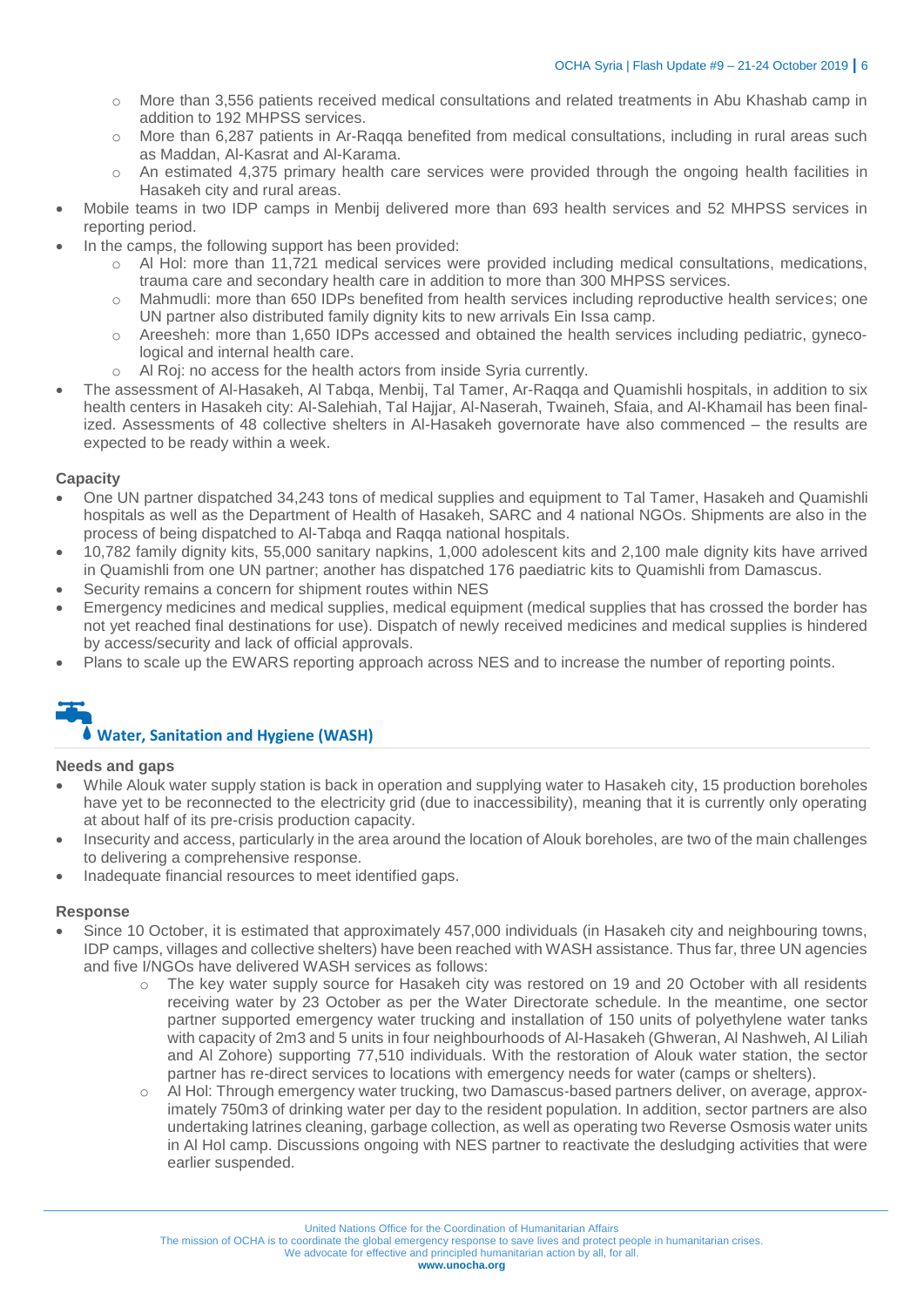- $\circ$  Areesheh Camp: Two Damascus-based partners provide, on average, 410m<sup>3</sup> of drinking water per day to the resident population. One sector partner continues to support the collection and disposal of garbage in Areesheh old site, along with maintenance of water tanks and desludging of filled septic tanks.
- o Mahmudli IDP Camp: Given the new arrivals from Ein Issa camp (approx. 400 households), and using an active Long-Term Agreement (LTA), sector partner has initiated procurement process for latrines (26 units, each 4 doors), 26 water tanks 1m3 each, 13 water tanks 2m3 each, provision of 26 garbage bins, construction of septic tanks and improvements to the sewerage system. The works are planned to commence within the next three days.
- o Al Roj Camp: WASH services are provided by a NES INGO.
- o Water quality monitoring is also ongoing across all camps to detect contamination and ensure continued safe access to water.
- In collective shelters, sector partners have delivered:
	- o Distribution of 1,829 family hygiene kits in IDP shelters and host communities in Hasakeh and Tal Tamer, benefiting an estimated 9,000 individuals (Bor Saed, Fatima Alzahraa, Rafraf, Msherfa Tel Meden, Hay La Ghazel (host community) Nawames, Mahmoud Naef, Hay Aradi Habbo, Hay Al Qudat, Tel Hassan, Tel Tamr IDP shelter, Hay Ghweran, Hay Msherfa).
	- o A total of 150m3 is being water trucked daily to Tal Tamer host community and IDP shelters (namely Ghebesh village, Tel Nasri and Naif Al Salem collective shelters, and Sife Al Dawla), benefiting 453 families / 2,255 individuals. A total of 10 water tanks (of 1 m3 capacity) and 9 water tanks (of 2 m3 capacity) were also installed in IDP shelters.
	- o Installation of water tanks and rehabilitation of shelter and WASH in six schools namely Labeed Abn Rabeaah, Ahmad Mekhlef, Ablahd Moussa, Halima Al Saadiyeh, Abdallah Al Qadri and Khashman Al Mohdatha undertaken.
	- o Hygiene promotion (through door to door visits to 197 families), along with distribution of aqua tabs and 459 brochures in 9 IDP shelters (Abdul Aziz Al Rashid, Jareer Al Mshref, Ali Al Ali, Ahmad Yassin, Al Andalus, Shaban Jaban, Bor Said, Naim Al leji and Al Muthana), reaching 450 families. The aqua tab is for one month.
	- Solid waste management: distributed 53 garbage bins in 15 shelters benefitting an estimated 2,000 IDPs. In addition, also conducted the collection and disposal of solid waste in 12 IDP shelters and cleaning of yards inside shelters;
- A total of 38 shelters (see in Annex III) have been assessed by sector partners. All these shelters are in Hasakeh. Some of the key issues identified during the assessment are linked to insufficient potable water, lack of water for use, lack of garbage containers, lack of hygiene related items, latrines are not separated with no light and no water and a sewage flooding. Based on these findings, sector partners have initiated various response actions.
- For Aleppo, preparedness is in place for any possible displacement towards Government of Syria areas. Coordination is also ongoing with Government is ongoing to grant access to Menbij for assessment and response as soon as possible. WASH services such as water trucking, tanks installation, latrines installation etc. are usually provided through either active Long-Term Agreements (LTAs) or Framework Agreements that two sector partners have in place as part of the preparedness.

#### **Capacity**

- Three sector partners have either active Long-Term Agreements (LTAs) or Framework Agreements for emergency water trucking, construction of emergency latrines and showers, installation of water tanks, operation and maintenance of WASH facilities and construction / desludging of septic pits. Specifically, and for one sector partner, the capacity and scope of the LTA can cover / scale up interventions in all three governorates very quickly to install critical facilities. In addition, partners have some capacities for emergency solid waste management and water quality monitoring.
- All the Damascus based Quamishli actors are operational on the ground. With respect to supplies, a total of 20,522 family hygiene kits (17,722 kits in Quamishli and 2,800 kits in Aleppo) have been delivered by sector partners. The procurement of an additional 52,000 kits is in progress.

## **Shelter and Non-Food Items (NFIs)**

#### **Needs and gaps**

- There is a need to have greater focus on the host communities in order to prevent possible secondary displacement, particularly areas outside of Hasakeh city including Madaba which saw new arrivals on 22 October. Currently, no partners have access to Ar-Raqqa governorate.
- IDPs have requested communal kitchens in the collective shelters; this needs careful consideration, however, given that the vast majority of collective shelters are schools and children are already being negatively impacted.

The mission of OCHA is to coordinate the global emergency response to save lives and protect people in humanitarian crises.

We advocate for effective and principled humanitarian action by all, for all.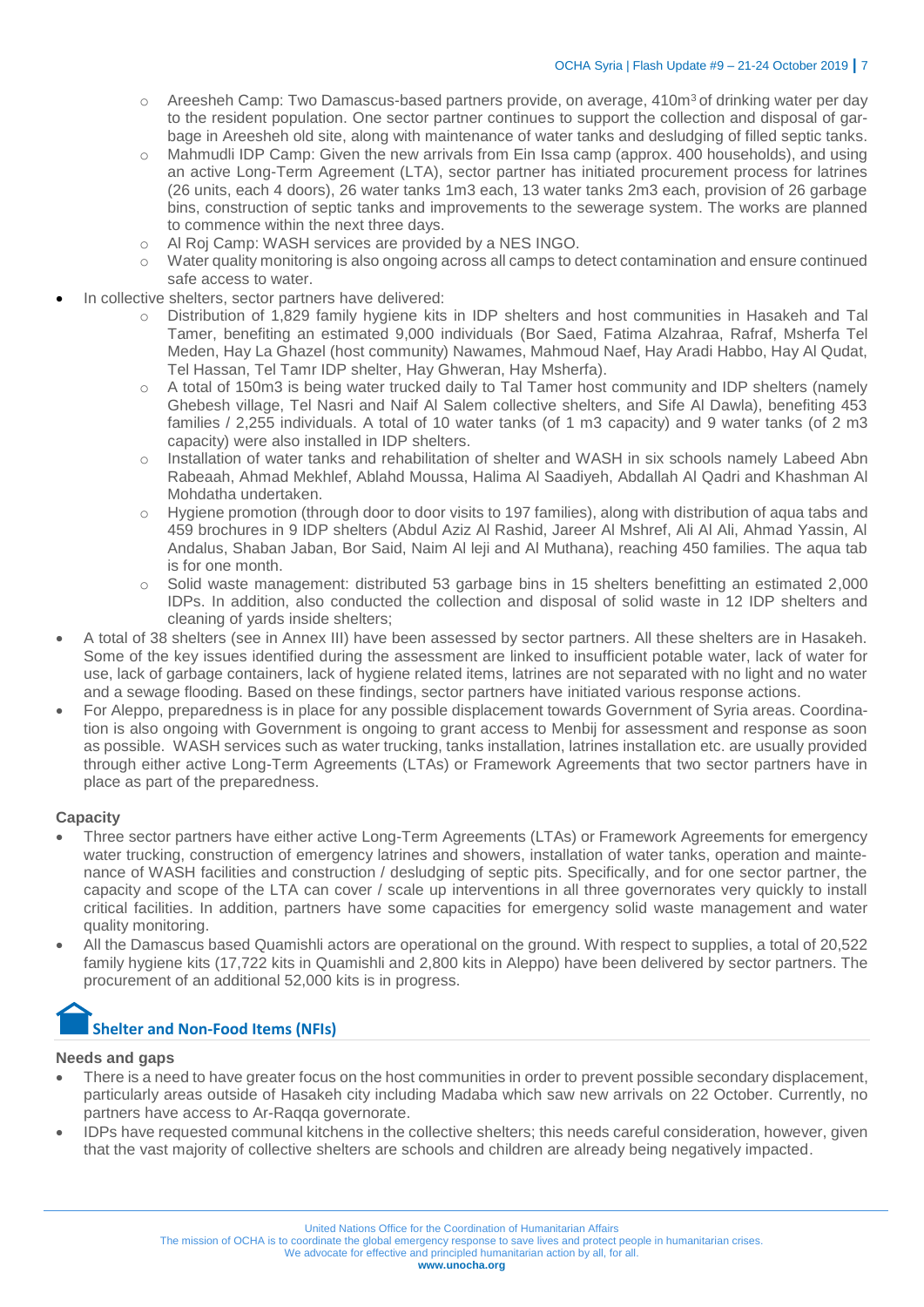- There is severe overcrowding in Areesheh and there are limited options for expansion relocation and related advocacy may be required with local authorities.
- Heating fuel and heaters have been discussed with NGOs from NES response, but remain a significant gap.

#### **Response**

- NFI/Shelter Sector and NES Forum partners met to discuss plans, response and reporting as well as the need to consider a strategic response if some organizations cannot resume operations fully or if there are people in areas that humanitarian partners can't reach.
- In total, Shelter & NFI partners have reached 14,310 households, or an estimated 66,500 individuals. Prior to 9 October, sector partners had provided extensive support and had reached nearly 800,000 people in Al-Hasakeh, Ar-Raqqa and Deir-ez-Zor governorates and with NFIs between 1 January and 30 September 2019.
- Winter distributions have already reached 8,478 Households/more than 36,000 people or one-third of the population in Al Hol, Areesheh, Ein Issa before it closed, Roj and Mahmudli camps. Distributions will cover an estimated 92,000 new arrivals and camp residents.
- 400 family-sized tents intended to support relocated residents from Mabruka to Areesheh camp have been released and arrived in the camp on the evening of 23 October.
- NFI distributions are ongoing in urban areas and collective shelters to IDPs and host community in Hasakeh, Mabada and Quamishli. To date, an estimated 5,832 households or 30,481 individuals have received assistance, including over 4,500 children with specific winter clothing kits. It is estimated that partners have reached 27 per cent of those recorded to be displaced across 79 locations of Hasakeh, Malikeyeh and Quamishli sub-districts.
- Partners have completed basic shelter repairs in 16 shelters benefitting 501 households, nearly 2,700 individuals; work is ongoing in 5 for 217 households (1,019 individuals) and another 11 with 360 households have been assessed with discussion underway on which organization will respond. It is estimated that partners have already reached about 31 per cent of the households in collective shelters.

#### **Capacity**

- All trucks carrying NFI and emergency shelter kits have arrived to Quamishli; however private transport options within Al-Hasakeh are limited.
- Given the situation and shifts in control, there is a lack of clarity if INGOs previously operating in the NES through cross-border operations will be able to continue working or return to scale up response.

## **Education**

### **Needs & gaps**

- Partners are assessing the educational needs in collective shelters in Al-Hasakeh governorate to provide education supplies and temporary learning opportunities for the displaced children. Initial reports indicated that over 86,000 children have had their education disrupted and over 5,000 teachers have been affected by the instabilities.
- Currently, 63 schools in Al-Hasakeh are being utilized as shelters, depriving more than 30,000 students of their education and adding to the already overstretched system.
- Partners are exploring how to better support existing education provision and structures within host communities for a more sustainable response.
- Two learning centers in Ein Issa camp (closed as of 16 October) providing educational services to more than 1,100 learners were directly impacted by the instability in the region and reports indicate that learning was disrupted and supplies and material in the centers were looted.

#### **Response**

- Education partners continue to deliver services in camps as per the following:
	- o Al Hol: Education activities in Al Hol in collaboration with partners continues reaching around 3,000 children o Mahmudli: no previous interventions were provided by Damascus-Quamishli partners in Mahmudli camp. Partners will initially respond to the needs of the 500 school-aged children that relocated from Ein Issa and who were already receiving the Self Learning Program. The possibility of supporting additional caseloads are being explored should a gap in educational provision arise.
	- o Areesheh: Due to the closure of Mabruka camp more than 850 learners were relocated with their families to Areesheh camp – the learning facilities were fully equipped and reported as looted in Mabruka. Tents to expand the current learning centers in Areesheh will be installed to accommodate the additional children from Mabruka, and teachers relocated to complement the existing education provision. Tent to tent visits of households show that around 500 children are willing to join the learning centers in Areesheh.
- Aleppo sub-sector partners are prepared to respond to a caseload of 10,000 school aged children from Menbij.